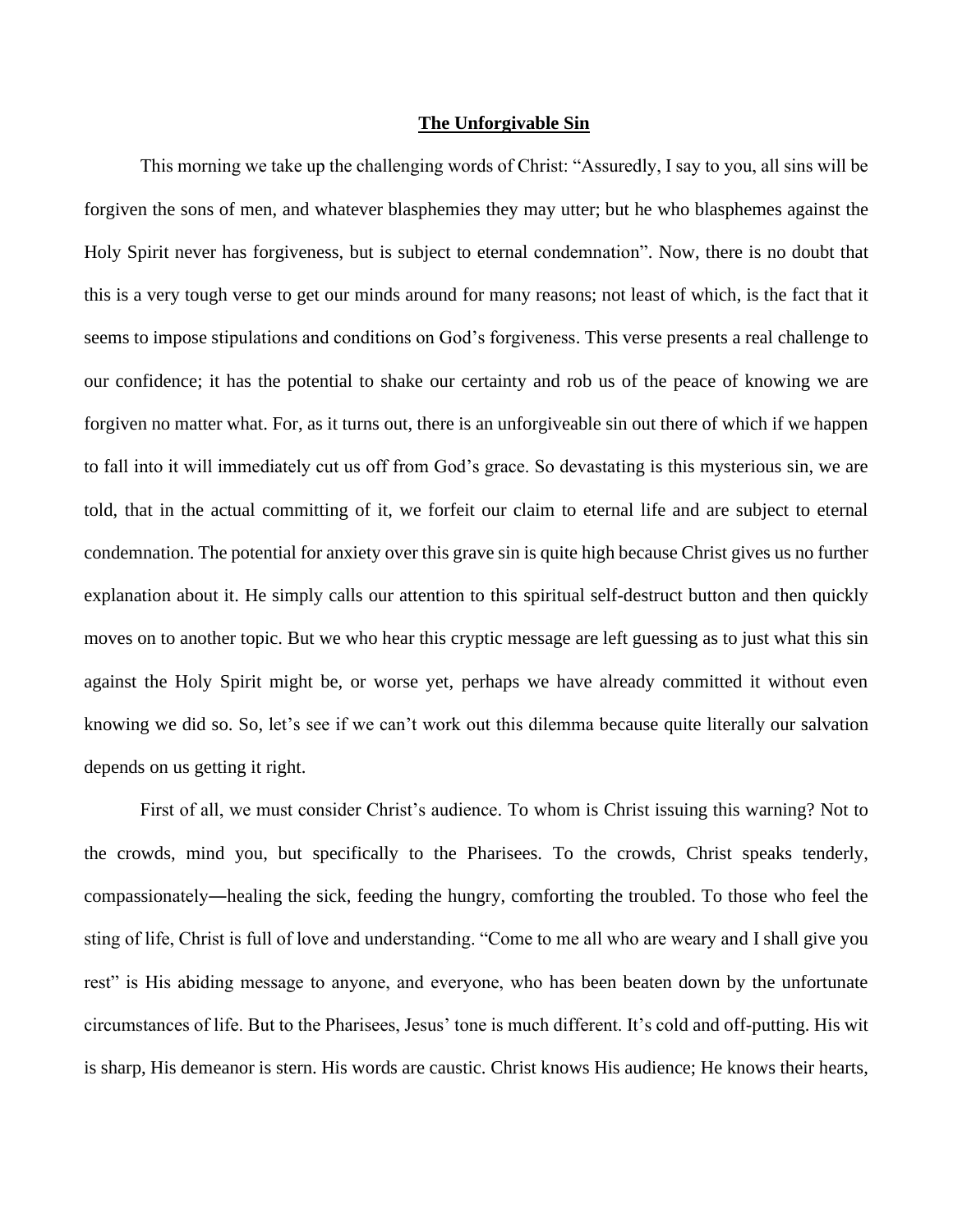and their hearts have been turned against Him. The Pharisees had made it their mission to run interference on Christ's ministry, to work the crowds into a frenzy of rebellion against Him. Considering the audience, then, helps us to answer the pressing question as to the true nature of this unforgivable sin. The sin against the Holy Spirit is that willful ignorance embodied by the Pharisees; that deliberate ignorance, which refuses to be taught; that love of darkness, which refuses to admit the light. The Pharisees felt Christ's power. In their hearts, they were compelled to admit that His words were true words, that His works were good works. But His words were so much truer than their own that they found in them a rebuke of their ignorance, instead of an invitation to learn of Him; His works were so much greater than theirs that they found in them a reflection of their own incompetence, instead of an invitation to trust in Him. Christ humbled their vanity. He exposed their insincerity. And they hated Him for it; and, in their hatred, they affirmed words which they knew were true to be untrue, and attributed works which they knew to be good to the power and craft of the devil. They saw the light, and knew that it was light; and yet they loved darkness more than light, because their deeds were evil. They were deliberately sinning against the light, against conscience, against all that was true and right and good; in a word, they were sinning against the Holy Spirit; and so long as they did that, there was no hope for them. They were closing the heavenly window of the soul; and so long as they did that, how could any light from heaven shine into their souls? They were shutting the very door through which alone the Divine Influence could approach them; and so long as they did that, how could any Divine Influence reach them? If men will keep their eyes shut, how can they see? If they will stop their ears, how can they hear?

But all of this begs the question, "Where lies our danger in committing this sin against the Holy Spirit?" When is the warning of condemnation directed at us? We are guilty of this catastrophic sin whenever we consciously and willfully resist the Spirit of truth and goodness. In other words, whenever we see the truth of God and turn a blind eye; whenever we hear the truth of God and turn a deaf ear;